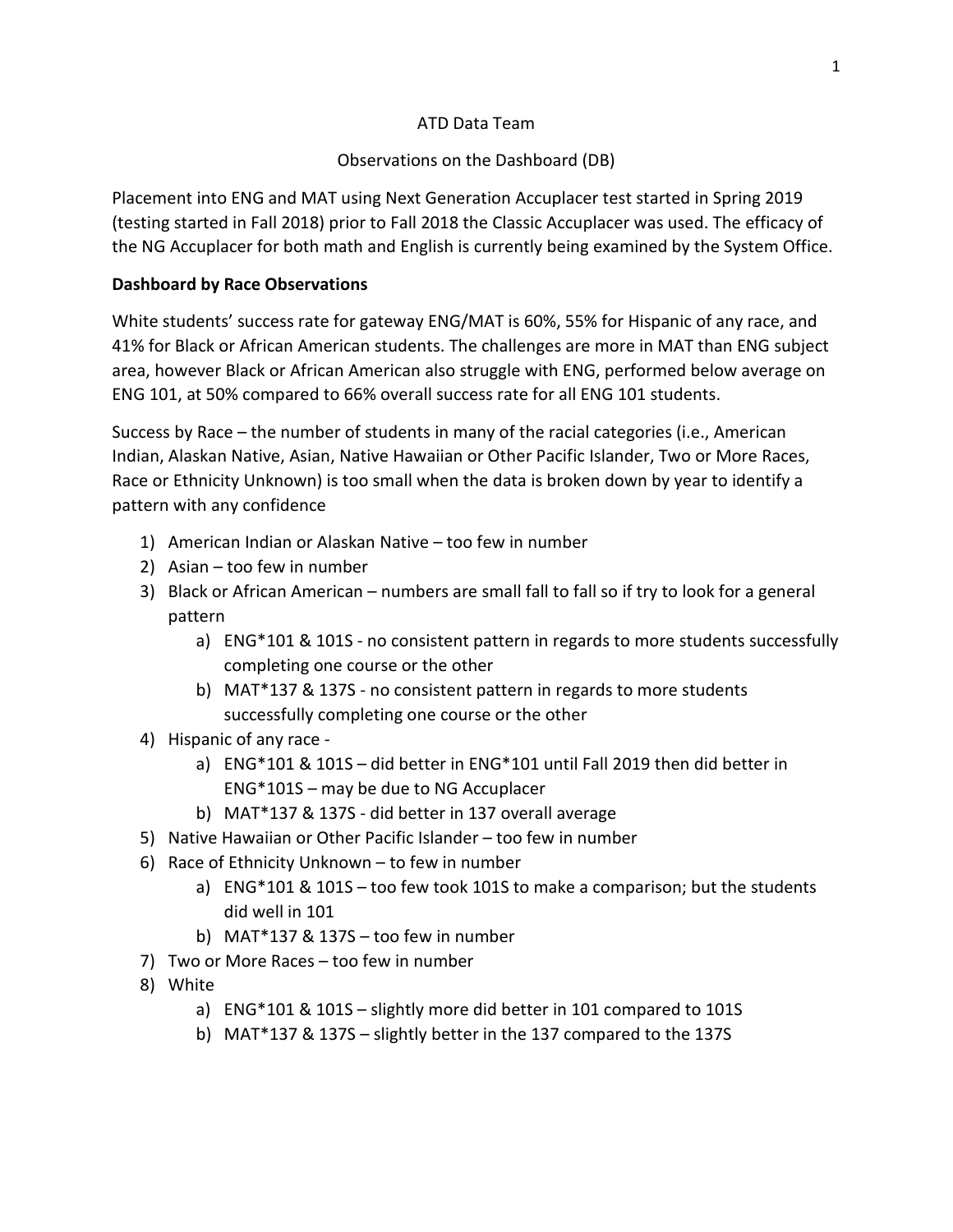#### **Dashboard by Gender Observations**

While male and female students do not have a large gap in performance of gateway ENG/MAT courses, both genders are struggling with MAT, male students don't perform M137S well, at 28% success rate, while female students scored at 50% for M137S. I would examine M137 success rate in more details for Fall 2016 for male and Fall 2018 for female students, in both cases, the success rates were below 40%.

Success by Gender

- 1) Male
	- a) ENG\*101 & 101S equal success in both courses
	- b) MAT\*137 & 137S did better in the 137 compared to the 137S
- 1) Female
	- a) ENG\*101 & 101S did better in the 101
	- b) MAT\*137 & 137S equal success in both courses

#### **Dashboard by Age Observations**

The students in age group 20-24 scored below average in gateway ENG/MAT courses. While sample size for MAT 137S is not large for this age group, the MAT success rate for both 137 (43%) and 137S (36%) are below the average of 47% for students of all ages.

Success by Age Group

- 1) 0-19
	- a) ENG\*101 & 101S Fall 2018 and 2019 more students did better in 101S than 101; Fall 2015, 2016, and 2017 more students did better in 101 than 101S
	- b) MAT\*137 & 137S trend indicates that more students did better in 137 compared to 137S
- 2) 20-24
	- a) ENG\*101 & 101S more students did better in 101S compared to 101
	- b) MAT\*137 & 137S no clear pattern (small enrollment numbers in 137S which may be a factor)
- 3) 24+
	- a) ENG\*101 & 101S more students did better in 101 (except in Fall 2019)
	- b) MAT\*137 & 137S no clear pattern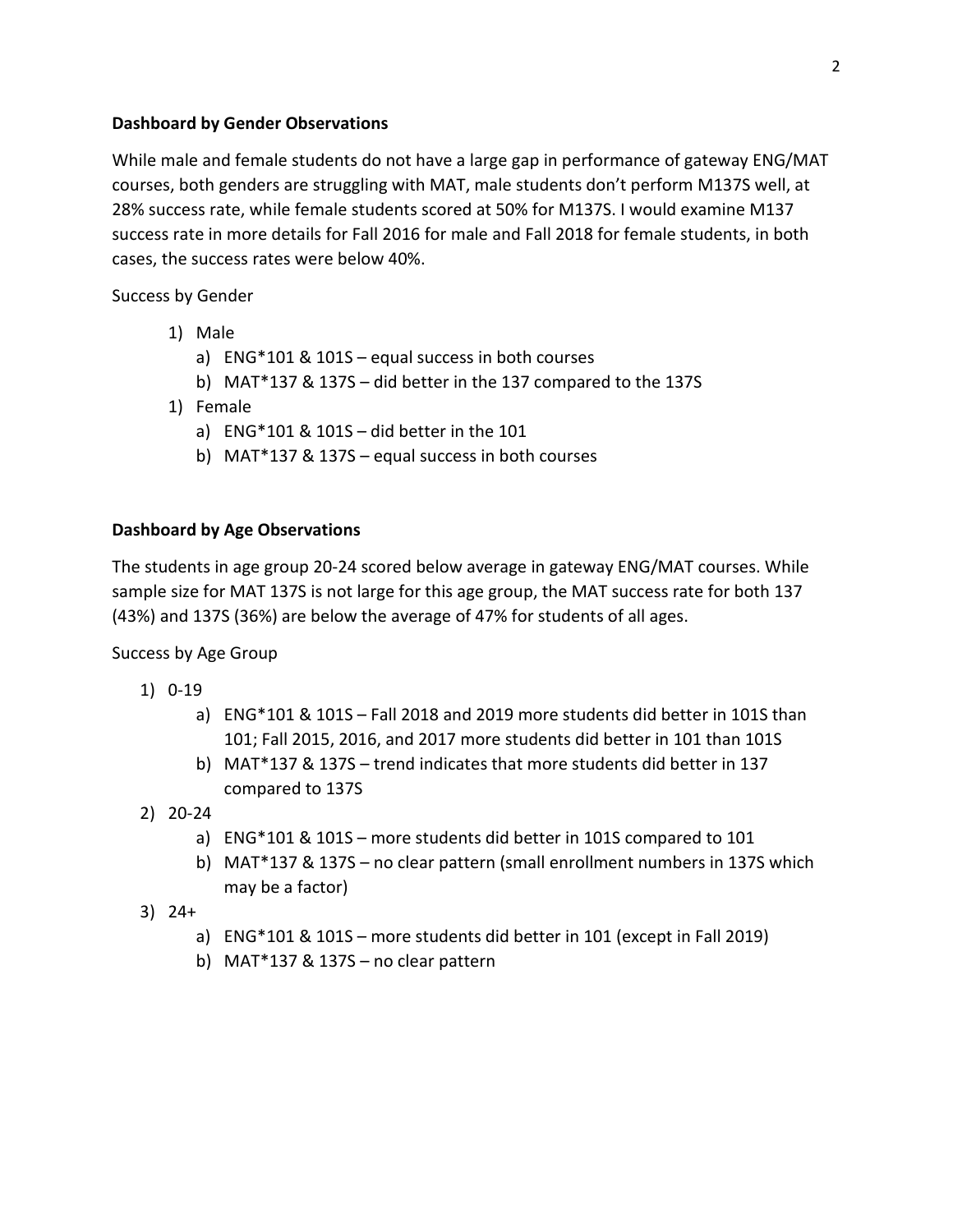## **Dashboard by Pell Status Observations**

Generally, students who don't receive Pell, on average, have better success rates for gateway courses, except MAT 137S (36%). I would examine further on Pell recipient for Fall 2016 (36%) and 2018 (34%) in MAT 137.

Success by Pell Status

- 1) Pell
	- a) ENG\*101 & 101S Pell students did better in 101 compared to 101S
	- b) MAT\*137 & 137S Pell students did equally well in both 137 compared to 137S
- 2) NonPell
	- a) ENG\*101 & 101S NonPell students did slightly better in 101S compared to 101 (but no strong pattern)
	- b) MAT\*137 & 137S more NonPell students did better in 137 compared to 137S

## **Dashboard by FT/PT Status Observations**

Part-time success rates are generally lower than full-time students. Part-time students are less successful in ENG101S (46%) compared to full-time students (77%), and also less successful in MAT137 (45%) and MAT137S (38%), below average of 48% for all students in MAT gateway courses.

Success by FT vs. PT

1) FT

- a) ENG\*101 & 101S FT students did better in 101S compared to 101
- b) MAT\*137 & 137S FT students did better in 137 compared to 137S
- 2) PT
	- a) ENG\*101 & 101S trend indicates that PT students did better in 101 compared to 101S
	- b) MAT\*137 & 137S trend indicates that PT students did better in 137 compared to 137S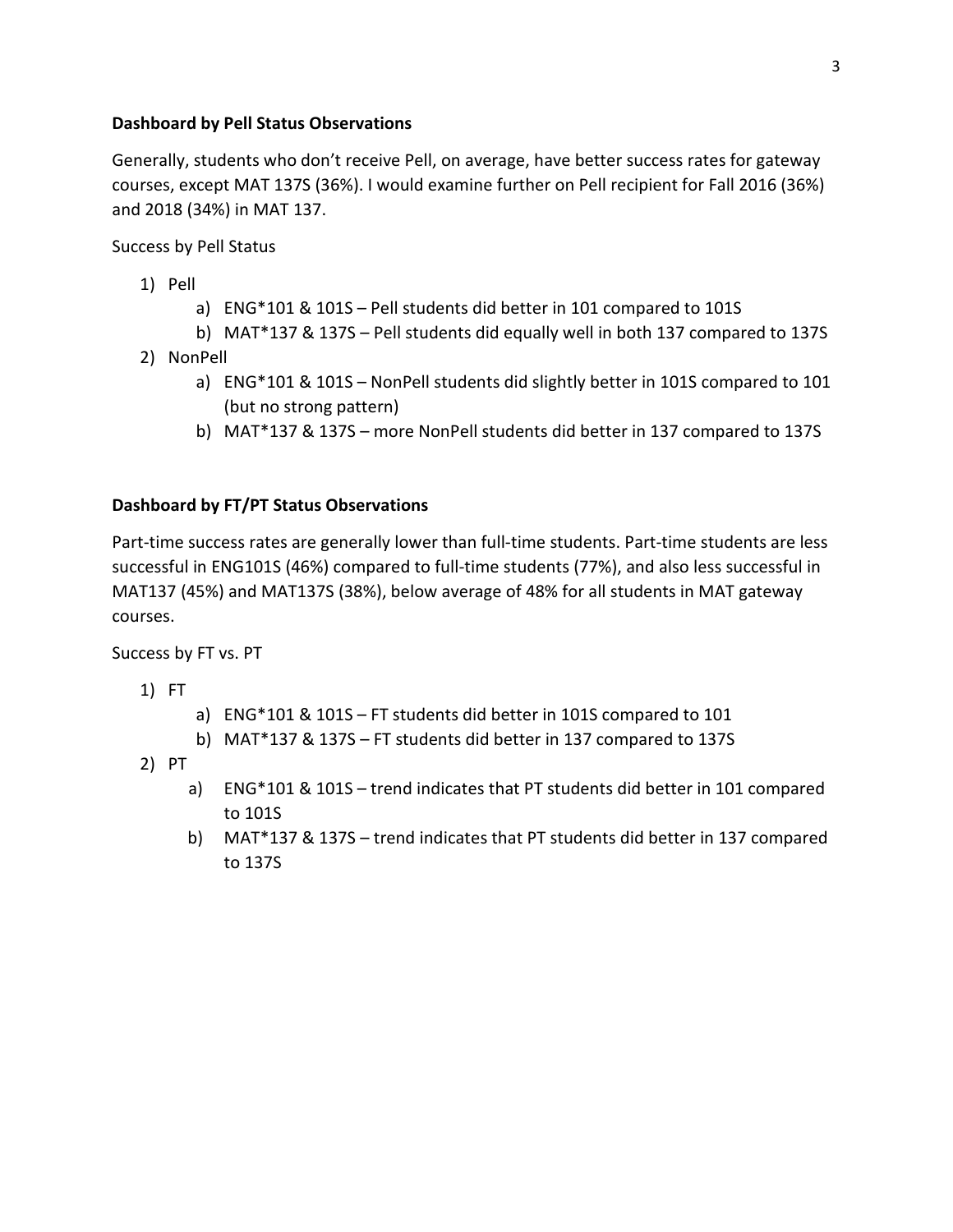### **Dashboard by Student Type Observations**

Leaving out High School on Campus Students, as a group, new students are generally performing better than transfer students and continuing students in gateway courses. Transfer students perform better than continuing students. Especially for continuing students, Math presents a challenge, M137 at 42% and M137S at 39% success rates, when the average success rate in MAT is 46% for those three groups of students.

Does this mean that new students are NOT the most vulnerable population, even though ATD has had us focus on them? What implications does this have for how we meet the needs of ACC students?

Success by Student Type

- 1) Continuing
	- a) ENG\*101 & 101S small numbers in 101S; appear to do better in 101 compared to 101S
	- b) MAT\*137 & 137S small numbers in 137S; no clear pattern
- 2) High School Student on Campus
	- a) ENG\*101 & 101S numbers are too small
	- b) MAT\*137 & 137S numbers are too small
- 3) New
	- a) ENG\*101 & 101S Fall 2019 equal success in both 101 and 101S; prior to 2019 it appeared that they did slightly better in 101
	- b) MAT\*137 & 137S slightly better in 137 compared to 137S
- 4) Readmit
	- a) ENG\*101 & 101S small numbers in 101S and can't make a comparison
	- b) MAT\*137 & 137S small numbers in both 137 and 137S and can't make a comparison
- 5) Transfer In
	- a) ENG\*101 & 101S small numbers in 101S
	- b) MAT\*137 & 137S small numbers in 137S